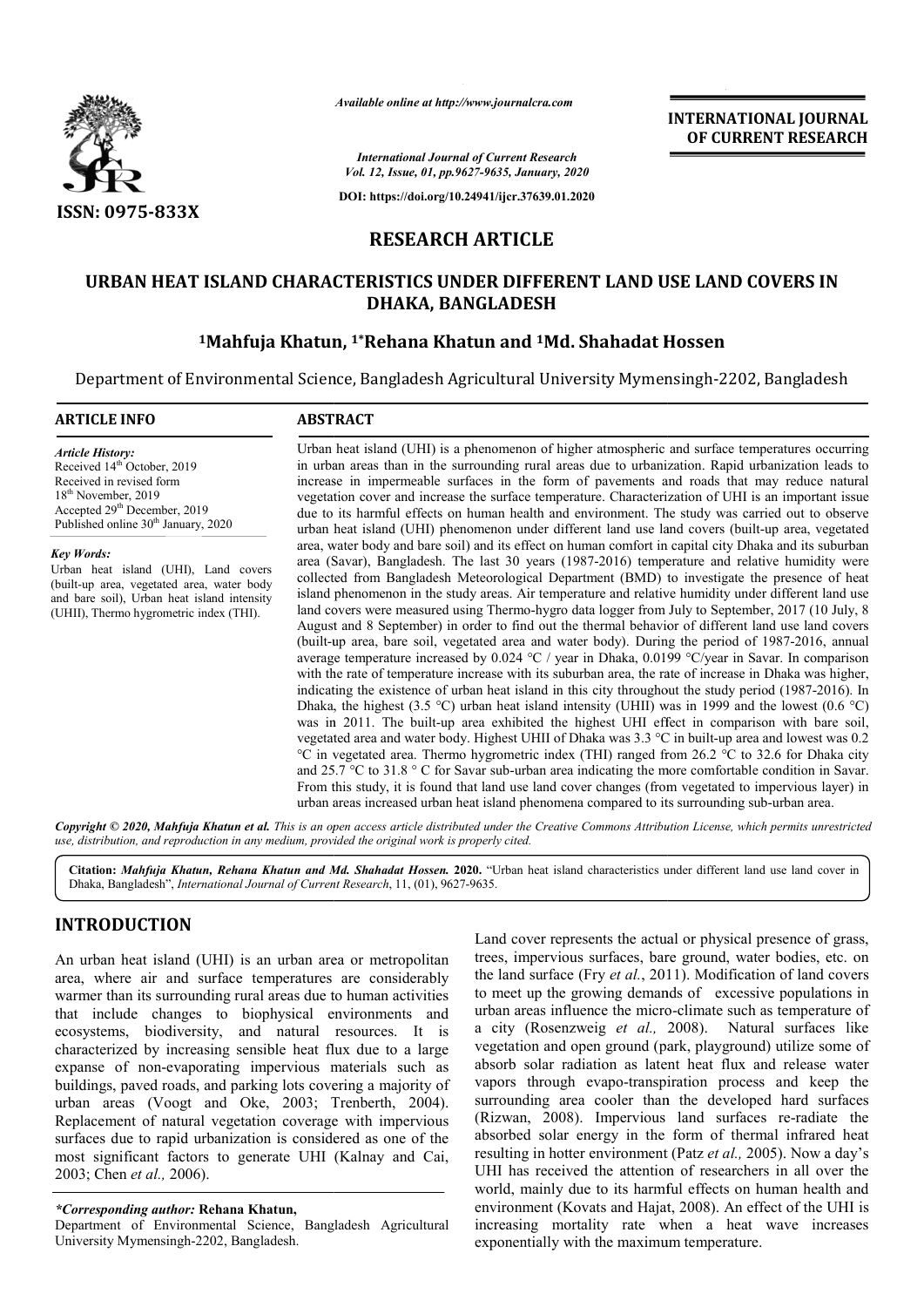Increased temperatures cause heat stroke, heat exhaustion, heat syncope, and heat cramps which lead to permanent damage of organ systems (Kovats and Hajat, 2008). The problem is prominent in the growing cities and metropolises. Dhaka, the capital city of Bangladesh is one of the fastest developing cities in the world with a significant growth rate since 1981 (BBS, 1997; BBS, 2003). In this city, it is continued to increase population, motor vehicles, high rise building particularly in the last two decades which has created tremendous pressure on urban land, utility services, and other amenities of urban life. A substantial growth of built-up areas (urban development) cause rapid transformation of landscape from natural cover types to impervious surface. The rapid growing population in conjunction with very immediate developing urbanization has led to unplanned and uncontrolled expansion of Dhaka city resulted in the gradual loss of open and green spaces and water bodies in the city. Built-up area made up by concrete, asphalt etc. increased by 88.78% in the past 20 years (from 1989 to 2009) (Bari and Efroymson, 2009). Built-up areas have significantly different thermal bulk properties than that of vegetation and soil, resulting in a change in the energy balance of the urban area, leading to higher temperatures than surrounding rural areas. With the extension of urban area day by day, the impervious surface is also increasing which exacerbates UHI effect (Fuad and Mourshed, 2012).

Expansion of unplanned urbanization and built structure cause adverse effect on the urban climate change such as abrupt temperature rise, erratic rainfall, degrading air quality resulting calamities like flood, water logging, health outbreak, and water scarcity (Tuli and Islam, 2014). Although it is likely that such rapid urbanization in Dhaka has a major impact on land cover changes and consequently on the urban micro-climate, little is known so far in this context. Few qualitative studies were found to assess the urban climate change in Dhaka city but not enough study has been performed yet to correlate urban heat island and land covers (Mayer *et al.,* 2003). Therefore, it is undoubtedly important to examine the correlation among urban development and increasing temperature in Dhaka city. As UHI is influenced by the unique character of each city (urbanization, population growth, vegetation covers), it is necessary to investigate UHI of Dhaka city under different land covers which will help to mitigate UHI for sustainable and comfortable environment. The specific objectives of this study were: to examine the heat island phenomenon in Dhaka city and to identify the contribution of different land covers in urban heat island formation.

## **MATERIALS AND METHODS**

**Study areas:** The study areas cover the Metropolitan area of Dhaka (DMP) and Savar (suburban area of Dhaka). Dhaka is the capital of Bangladesh, is one of the fastest growing megacities of the world (Ahmed, 2011). It lies between 23°42' and 23°54' N latitudes and 90°20' and 90°28'E longitudes (Banglapedia, 2014). Savar is an upazila of Dhaka district and it is located in between 23°44' and 24°02'N latitudes and in between 90°11' and 90°22' E longitudes.

**Site selection:** Four locations were selected to measure the air temperature and relative humidity from each of Dhaka city and Savar suburban area. The criteria for site selection in this study have been developed based on the typical land use pattern and characteristics of the cities. Various land use types were

identified from the visual survey of the Web based GIS maps (Google Earth). The land use types that were selected to carry out the measurements were- 1) Built-up area, 2) Vegetated area, 3) Water body and 4) Bare soil.

#### **Data collection**

**Primary data collection:** Three hours interval (6.00 am, 9.00 am 12.00 pm, 3.00 pm, 6.00 pm and 9.00 pm, 12.00 am, 3. 00 am.) air temperature and relative humidity were measured using Thermo-hygro data logger (Model: PH -1000) on 10 July, 8 August and 8 September, 2017 over selected locations of Dhaka and Savar.

**Secondary data collection:** The 30 years (1987 to 2016) daily air temperature and relative humidity data were collected from Bangladesh Meteorological Department for Dhaka and from Department of Geography and Environment, Jahangirnagar University for Savar.

**Calculation of urban heat island (UHI):** UHI is the result of solar radiation absorbed by the atmosphere and the heat emitted by different surfaces (Minni *et al*., 2013). It is determined as the temperature deference between an urban and its surrounding rural area. In order to investigate UHI, yearly extreme maximum temperature/ maximum summer temperatures of urban and rural areas (the single hottest day in each year) are used (Jianguo *et al.,* 2009). In this study, past 30 years (1987–2016) of yearly maximum summer temperature (March to June) of Dhaka and Savar were used to observe the presence of UHI in Dhaka. Measured air temperature (July, August and September) under different land covers in Dhaka and Savar city were used to estimate UHI under different land covers.

**Calculation of urban heat island intensity (UHII):** The magnitude of an UHI or the degree of development of the UHI is known as UHII. This is the difference in temperature between urban and rural locations within a given time period (Fabrizi *et al.*, 2010). UHII is an important indicator of evaluating the severity of the urbanization of an area. According to Fabrizi *et al.* (2010),

UHII =  $\Delta$  T (u-r)

Where,  $\Delta T$  = Temperature difference; u = Urban; r = Rural

**Calculation of thermohigrometric index (THI):**  Thermohigrometric index (THI) or heat index is used as a measure of human comfort in urban and rural areas (Thom, 1959). The THI is used to determine the discomfort due to heat stress (Unger, 1999). Hourly air temperature and relative humidity for the months of July, August and September were used for the calculation of THI at each study location (Toy *et al.,* 2007):

THI=T- $(0.55 - 0.0055$ RH $)$  $(T - 14.5)$ 

Where, T is the air temperature  $(^{\circ}C)$ ; RH is the relative humidity (%). The THI values were used for the evaluation of human thermal comfort.

## **RESULTS AND DISCUSSION**

**Urban heat island (UHI) phenomenon:** The annual average temperature ranged from 25.4 to 27.3 °C from the year 1987 to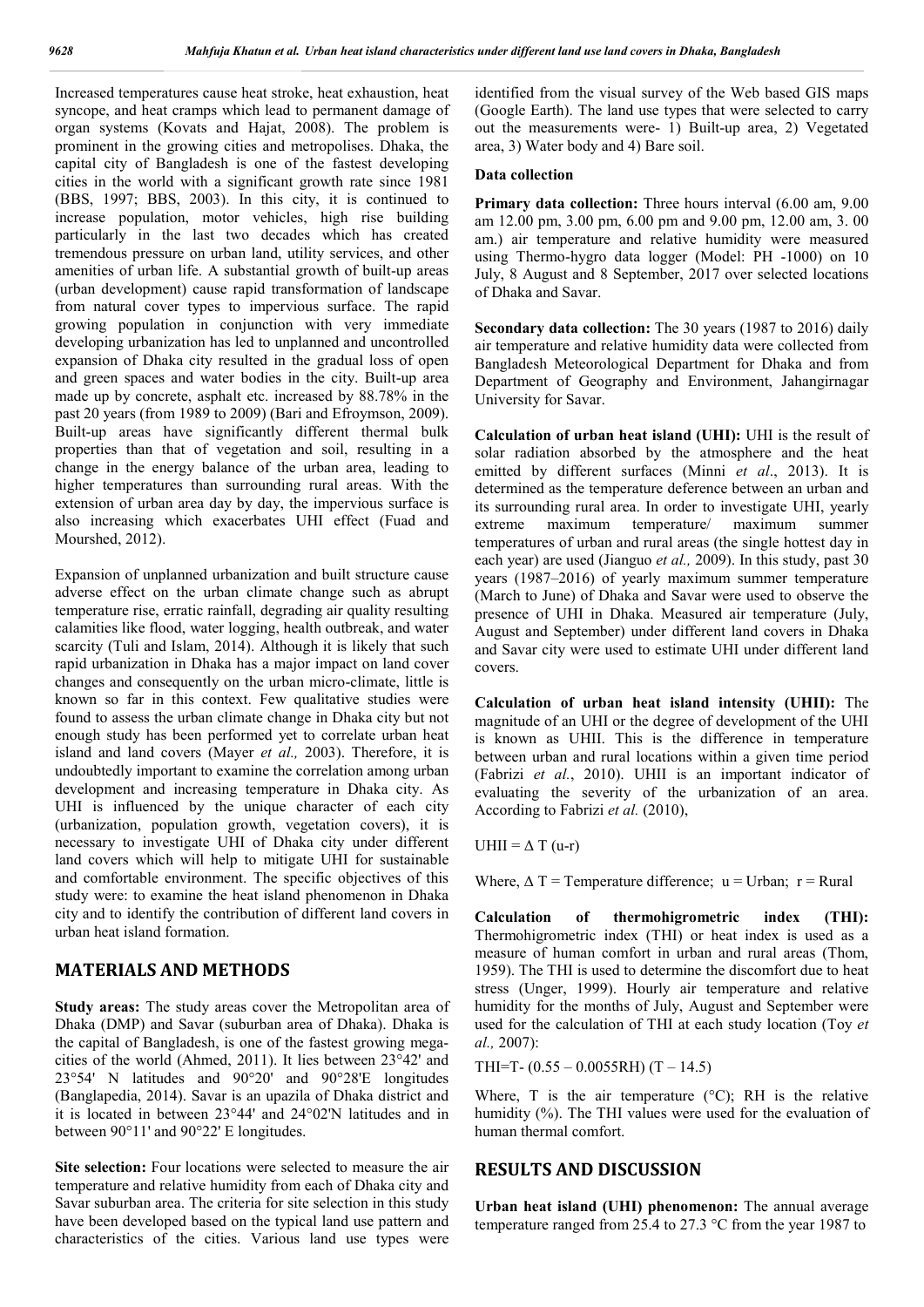



**Figure 1. Annual average temperature of Dhaka and Savar Figure 2. Annual variations in maximum summer (March to June) temperature**



**Figure 3. Annual variation in urban heat island intensity in Dhaka**

2016 in Dhaka city and was highest (27.3 °C) in 2014 and lowest (25.4 °C) in 1993 (Figure 1). The trend line reveals the likelihood of increasing average temperature by 0.024°C/year during the period of 1987-2016. The causes of increases in the temperature may be many folds including urbanization, vegetation cover change, increased vehicle emission etc. Most of the leading public and private hospitals, school, college and universities and also most of the prestigious workplaces are situated in Dhaka city. This attracted rural people to migrate here. Rate of urbanization in Dhaka is showing an increasing trend 54.42, 61.48 and 77.36% in 1991, 2001 and 2011, respectively (BBS, 2012). Emission of  $CO<sub>2</sub>$  of Bangladesh has increased 0.2 to 0.4 MT/capita from 1995 to 2010 (World Bank, 2013). Dhaka city is experiencing this  $CO<sub>2</sub>$  emission more than other parts of country due to rapid urbanization (Karmakar and Shrestha, 2000). Also a significant portion of the  $CO<sub>2</sub>$  emission is occurring from motor vehicles which are also rapidly increasing in Dhaka city (Banglapedia, 2012). On the other hand, vegetation cover has been decreasing tremendously. According to Rahman *et al*. (2011), Dhaka lost 75.45 Km2 green cover during 1989 to 2010 period, which converted into different hard surfaces (brick and concrete pavements and plaza, pitched road, parking lots and buildings etc.). These hard surfaces are responsible for raising urban air temperature. In Savar, annual average temperature showed a positive trend between the periods of 1987-2016.

The average maximum temperature is likely to increase following a trend of 0.0199 °C/year (Figure 1). It is seen from this figure that average temperature stayed almost constant from the period of 1989-2006. But it increased gradually after 2007 with the exception of 2011. Now a day's many industries are established in this city which plays a vital role to rise temperature by increasing hard surfaces and  $CO<sub>2</sub>$  emission. Many rural people are migrated into this area due to industrialization which increases domestic demand. As a result huge open and vegetated spaces converted to hard and concrete surfaces and these concrete surfaces retain more heat than land surface. According to Rahman and Mallick (2010), Savar was a large jungle and a few families were living here which is being changed and now, there are 300 different industries (e. g., chemical, leather, dying, textile, garments, iron, pharmaceuticals, food processing etc.) in Savar city (Rahman and Mallick, 2010). The alarming reduction of vegetation coverage in Savar occurred from the period of 1989-2010 due to industrialization. Savar lost  $27.68 \text{ Km}^2$  of green cover during 1989 to 2002 and it was 26.39 Km2 from 2002 to 2010 (Rahman *et al.,* 2011). Bodrud-doza *et al.* (2016) stated that the north-western part of Dhalai beel and surroundings of DEPZ areas of Savar are under high emission of  $CO<sub>2</sub>$  which cause temperature rise of those areas. The average temperature of Savar city is increased during the period of 1987-2016 but not as rapid as Dhaka city.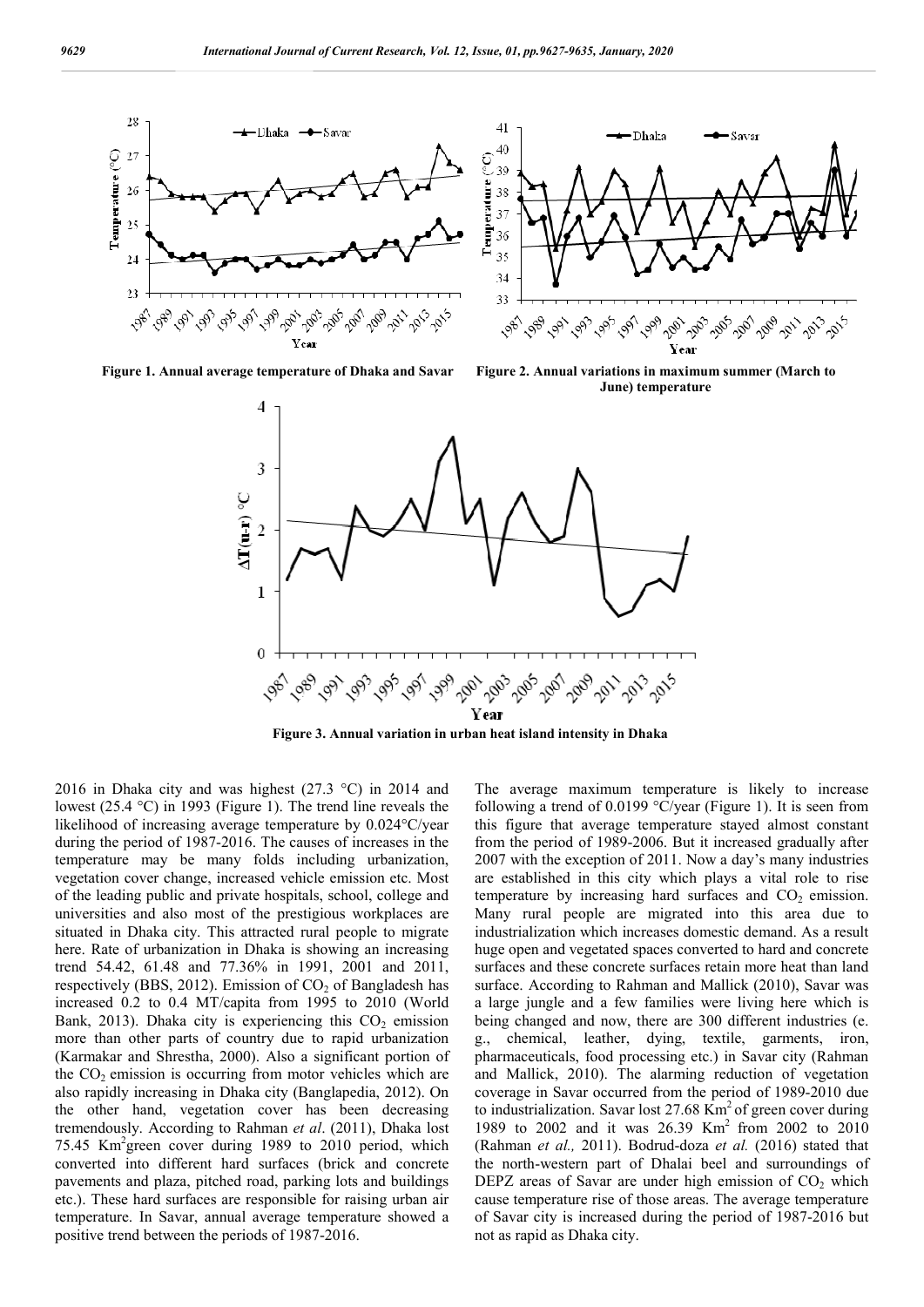

**Figure 4. Urban heat island effect for the month of July: a) Built-up area, b) Vegetated area, c) Water body and d) Bare soil**



**Figure 5. Urban heat island effect for the month of August: a) Built-up area, b) Vegetated area, c) Water body and d) Bare soil**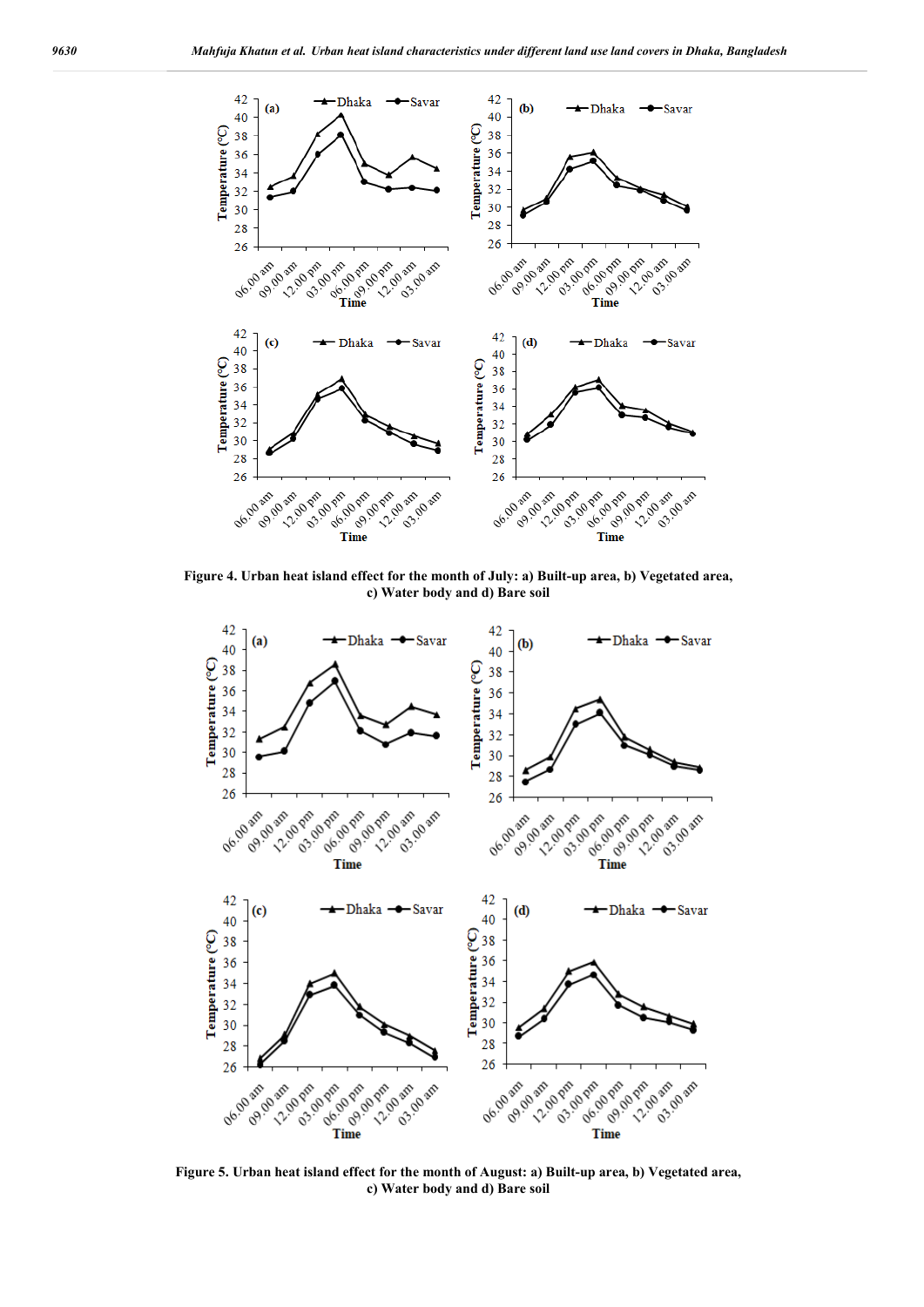

**Figure 6. Urban heat island effect for the month of September: a) Built-up area, b) Vegetated area, c) Water body and d) Bare soil**



**Figure 7. Urban heat island intensity under different land covers for the month of: a) July, b) August and c) September**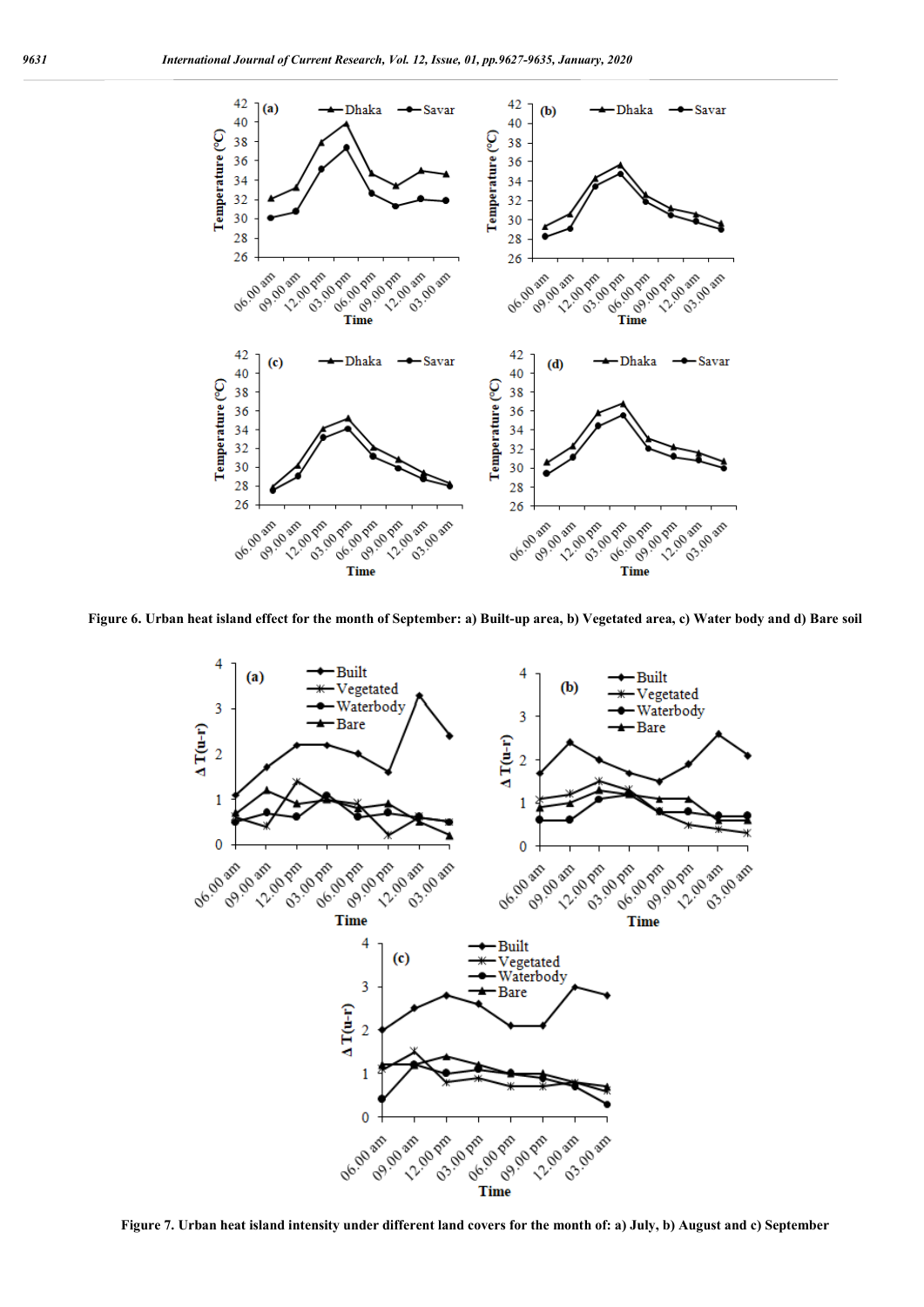

**Figure 8. Thermal heat index (THI) for the month of July: (a) Built-up area, (b) Vegetated area, (c) Water body and (d) Bare soil**



**Figure 9. Thermal heat index (THI) for the month of August: (a) Built-up area, (b) Vegetated area, (c) Water body and (d) Bare soil**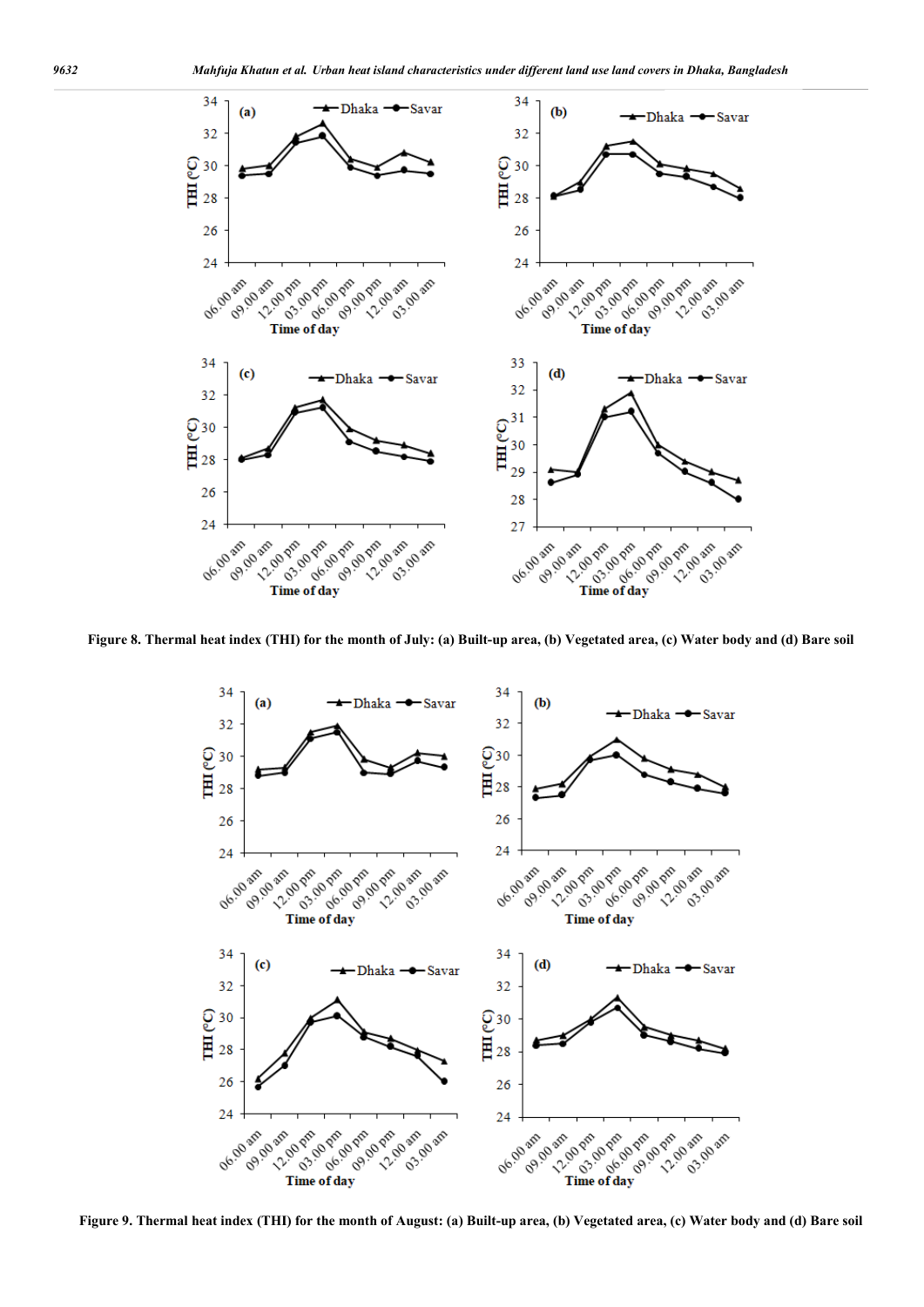

**Figure 10. Thermal heat index (THI) for the month of September: (a) Built-up area, (b) Vegetated area, (c) Water body and (d) Bare soil**

Annual maximum summer temperature for all the studied years is presented in Figure 2. From the figure, it is found that both Dhaka and Savar experienced a temperature increase in the last three decades. However, temperature in Dhaka was higher compared to Savar indicating the existence of heat island in Dhaka. UHI is primarily caused by the built environment in urban areas, in which natural areas are replaced with nonpermeable and high temperature absorbing concrete and asphalt surface (Jones *et al.,* 1990). Built-up area increased by 88.78% and water body and vegetation declined gradually in the past 20 years (1989 to 2009) in Dhaka city (Ahmed *et al.,* 2013).

**Urban Heat Island intensity (UHII):** An annual variation in urban heat island intensity (UHII) during the period of 1987- 2016 is shown in Figure 3. UHII increased from 1987 with some fluctuations in different years which reached its maximum (3.5 **°**C) in 1999. After that it gradually decreased (except 2008) and the lowest (0.6 **°**C) was in 2011.UHII showed a decreasing trend during the period of 1987-2016. Day by day the rate of temperature rise in Savar has increased due to industrialization and thus the differences in temperature between Dhaka and Savar is decreased. Kim and Baik (2005) studied spatial and temporal structure of the urban heat island in Seoul using weather station data and reported maximum air temperature based UHII was 3.4 °C. Bonan (2002) studied ecological climatology and stated that, the majority of cities were around 2 °C warmer than rural areas and commercial and high density residential areas were hotter by 5 to 7 °C.

#### **Urban heat island (UHI) effect under different land covers**

Diurnal variations in air temperature under different land covers of Dhaka and Savar for three consecutive months (July, August and September) are presented in Figure 4, 5 and 6. Both in day and night time, temperature were higher at Dhaka city compared to Savar sub-urban area for all of three days (Figure 4, 5 and 6) in all land covers. The built-up area exhibited the highest UHI effect when compared with bare soil, vegetation area and water body.

Artificial surfaces like asphalt tend to warm more intensively during the day time than those of other land covers and acting as a reservoir of heat energy.

Temperature was lowest at morning (06:00 am), it gradually increased with time, peaked at 03:00 pm and after that it gradually decreased for all of the land covers except built-up area. Here, temperature decreased sharply from 03:00 pm and again it started to increase from 09:00 pm. It might be happened due to built surfaces trap incoming solar radiation during the day and then re-radiate it at night as heat. But vegetation and water body exhibited very little thermal response during night time. According to Farina (2012), cities (provide concrete surface) absorb radiation and re-radiate as heat; water body absorbs radiation in a dynamic fashion and vegetated area (provides dark surface) capture a significant fraction of the solar radiation by the plants and use to make food through photosynthesis and thus doesn't re-radiate as heat. Minni *et al*. (2013) studied urban heat island effect and imperviousness factor and found that vegetation helps in reducing the urban air temperatures by shading and evapotranspiration processes. Tree canopies reduced the amount of short wave radiation that reached the ground surface and block long wave radiation coming off from various surfaces.

**Urban heat island intensity (UHII) under different land covers:** UHII for the month of July, August and September under different land cover is presented in Figure 7. In July, maximum UHII was 3.3 °C in built area and minimum was 0.2 °C in vegetated and bare soil; in August, maximum (2.6°C) was found in built area and minimum was (0.3 °C) found in vegetated area and in September, maximum was 3 °C in built area and minimum was 0.4 °C in water body. UHII in built up area increased progressively at day time which decreased at evening and again increased at mid night hours until predawn hours when levels begin to fall for all of the months. Increasing building density, artificial surfaces in built up area retain huge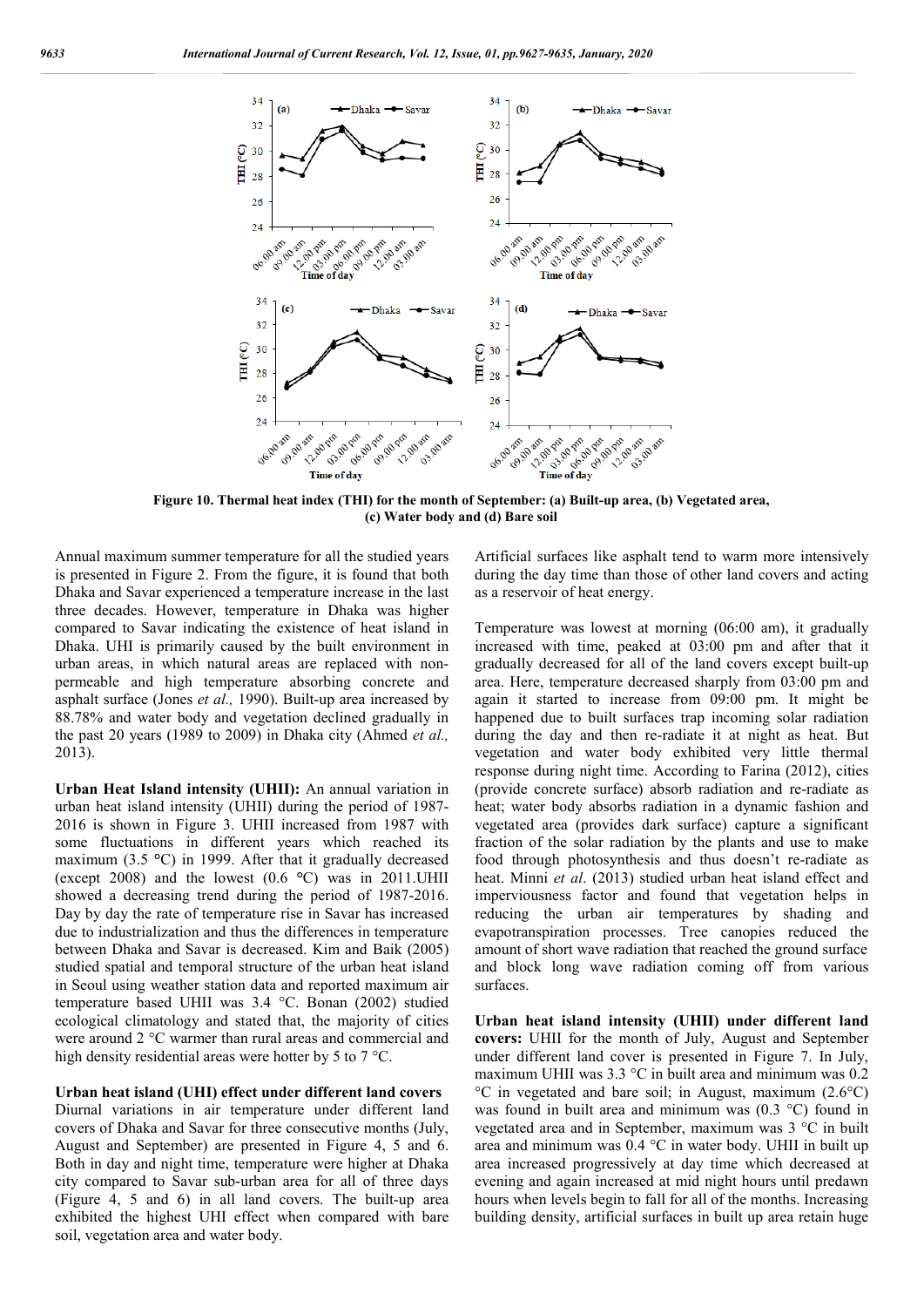solar radiation in day time and re - radiate at night as heat. On the other hand, UHII in vegetated area, water body and bare

soil increased at day time which was decreased gradually at night. Vegetated area, water body and bare soil absorb solar radiation at day time but were not re–radiate as heat. Moreover, vegetation provides important shading effects as well as cooling through evaporation. UHII is influenced by climate region, local topography, industrial development of a city and land cover change (Stathopoulou *et al.,* 2007). According to Santana (2007) UHII is influenced by vegetation abundance. Minni *et al*. (2013) reported that the greater UHII was found between the city and surrounding rural areas at nights than during the day and especially in built-up areas. Giridharan *et al*. (2004) studied daytime urban heat island effect in high rise and high-density residential developments in Hong Kong. They reported that UHII was low as 0.4°C and as high as 1.5°C within and in between three housing estates in Hong Kong. Kim and Baik (2005) studied spatial and temporal structure of the urban heat island in Seoul using weather station data and reported maximum air temperature based UHII was 3.4°C. They also asserted that the UHIIs were high during night time or early morning and low in day time. Fabrizi *et al.* (2010) analyzed urban heat island in the city of Rome. They reported that UHII of about 3–4 °C is expected for built up areas during the night (around 21:00 UTC) and a negative or almost zero for vegetated area during the daytime (around 9:00 UTC).

**Heat stress condition of Dhaka and Savar:** The calculated THI values at Dhaka and Savar under different land covers for the months of July, August and September are presented in Figure 8, 9 and 10. For the month of July, THI ranged between 28.1 °C to 32.6°C for Dhaka and 27.9 °C to 31.8 ° C for Savar, that fell into the categories of very hot (+26.5 to +29.9°C) and torrid (≥+30°C) (Toy *et al.,* 2007). For the month of August, THI ranged between 26.2 °C to 31.9°C for Dhaka and 25.7 °C to 31.5 °C for Savar that fell into the categories of hot  $(+20.0 \text{ to } +26.4^{\circ}\text{C})$ , very hot and torrid (Toy *et al.,* 2007). For the month of September, THI ranged between 27.2 °C to 32°C for Dhaka and 26.3 °C to 31.6 °C for Savar that fell into the categories of hot, very hot and torrid (Figure 8, 9 and 10). From these figure, it is found that THI values for built-up area were always higher than other land cover for all of the three months.

It probably happened due to temperature of the built-up area (asphalt, concrete surface) is likely to be warmer (due to lower albedo) than other land covers and thus radiate heat which will worsen thermal comfort conditions during the day. However, due to the thermal mass of the asphalt, much of the absorbed solar radiation will be stored in the material and released after sunset which will improve thermal discomfort conditions at night. The THI values and frequencies of very hot and torrid conditions for Dhaka were consistently higher compared to Savar. Other three land covers (vegetation, water body and bare soil) both in Dhaka and Savar had the advantageous effects on the thermal conditions of human. According to Kamoutsis *et al.* (2013), the midnight THI in the inner densely built-up areas expresses the higher heat stress after a hot day. Yilmmaz *et al.* (2007) studied human thermal comfort over three different land surfaces during summer in the city of Erzurum, Turkey. They reported that thermal comfort values are always higher in ashphalt surface than grass and bare soil. Hot range is prevalent for most of the day time and mid night for asphalt surface; the most favorable surface is grass because the number of hot hours is less than others.

#### **Conclusion**

The study of the heat island phenomenon in Dhaka indicated the changes of urban temperature (increasing) over the last three decades. Urban heat island formation under different land covers (built-up area, vegetated area, water body and bare soil) confirms their frightful contribution in UHI effect while builtup area exhibited the highest UHI effect. It could be said that increase imperviousness in urban areas increases the urban heat island problem of the cities.

#### **Acknowledgment**

The authors would like to thank the Bangladesh Meteorological Department and Department of Geography and Environment, Jahangirnagar University for providing data.

**Conflict of interest:** The authors have declared that no conflict of interests exists.

**Funding:** The research did not receive any specific grant from funding agencies in the public, commercial, or not-for-profit sectors.

### **REFERENCES**

- Ahmed, B. 2011. Urban land cover change detection analysis and modeling spatio-temporal Growth dynamics using Remote Sensing and GIS Techniques: A case study of Dhaka, Bangladesh.
- Ahmed, B., Kamruzzaman, M., Zhu, X., Rahman, M.S., Choi, K. 2013.Simulating land cover changes and their impacts on land surface temperature in Dhaka, Bangladesh. Remote Sensing, 5: 5969-5998.
- Banglapedia 2014. National encyclopedia of Bangladesh. Dhaka geology. [Available online.at]: http://en.banglapedia.org/index.php?title=Dhaka,\_Geolog y..[Accessed on 29 October, 2017].
- Bari, M., Efroymson, D. 2009. Detailed Area Plan (DAP) for Dhaka Metropolitan Development Plan (DMDP): a critical review. Dhaka: Work for a Better Bangladesh.
- BBS. 1997. Bangladesh Bureau of Statistics, Bangladesh Population Census 1991 Urban Area Report Dhaka: Ministry of Planning, Bangladesh.
- BBS. 2003. Bangladesh Bureau of Statistics, Population Census 2001, National Report (Provisional) Dhaka: Ministry of Planning, Bangladesh.
- Bodrud-Doza, M., Ahmed, F., Asikunnaby, Hosain, M.A., Rakib, M.A., Bhuiyan, M.A.H., Rahman, M.S. 2016. Geospatial assessment of greenhouse gas emissions in Savar upazila, Bangladesh. Journal of Nature Science and Sustainable Technology 10(3).<br>Bonan, G. 2002. Ecological
- Ecological Climatology, Cambridge University Press.
- Chen, X.L., Zhao, H.M., Li, P.X., Yin, Z.Y. 2006. Remote sensing image-based analysis of the relationship between urban heat island and land use/cover changes. Remote Sensing of Environment, 104: 133–146.
- Fabrizi, R., Bonafoni, S., Biondi, R. 2010. Satellite and ground-based sensors for the urban heat island analysis in the city of Rome. Remote Sensing, 2(5): 1400-1415.